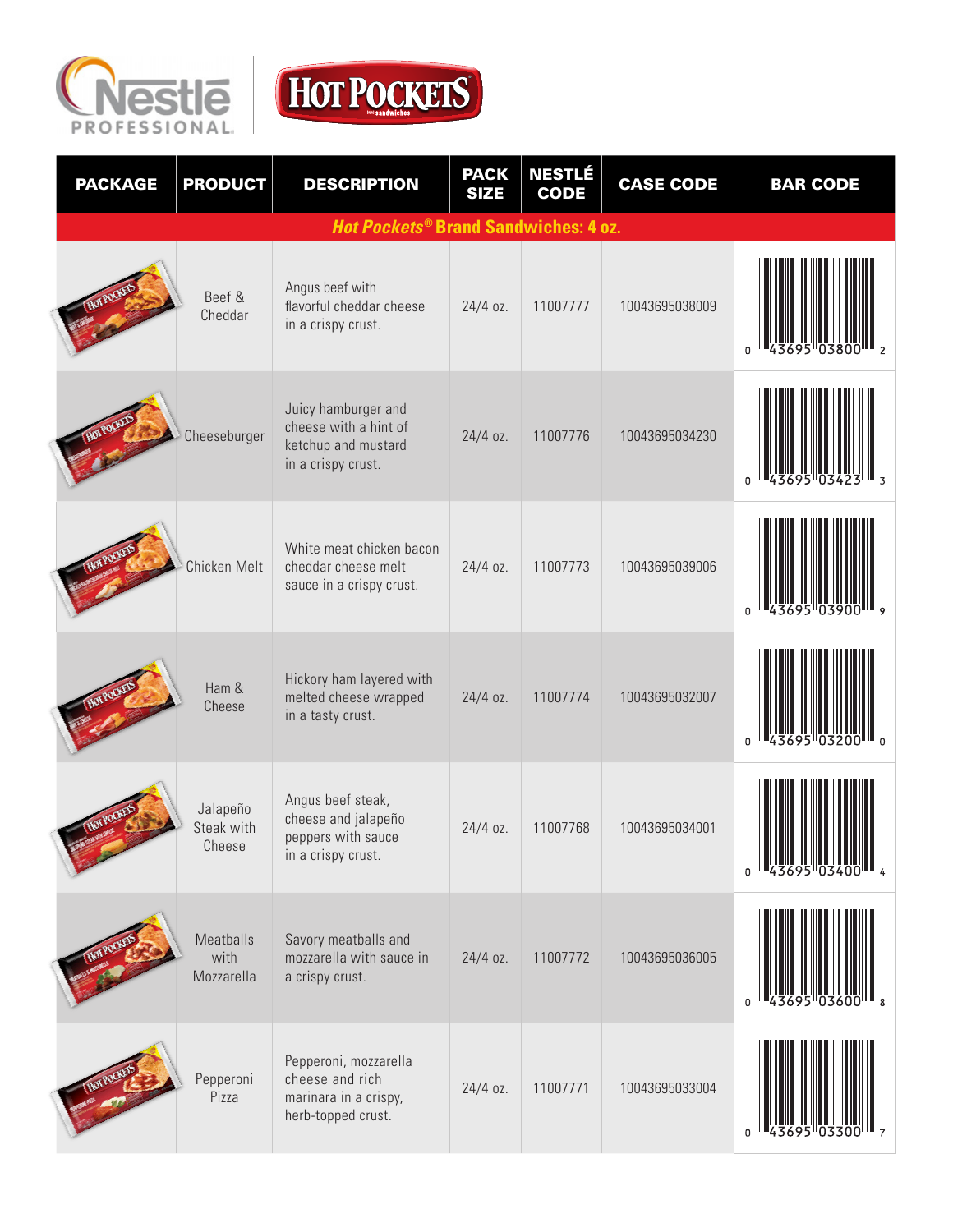



| <b>PACKAGE</b> | <b>PRODUCT</b>                   | <b>DESCRIPTION</b>                                                                             | <b>PACK</b><br><b>SIZE</b> | <b>NESTLÉ</b><br><b>CODE</b> | <b>CASE CODE</b> | <b>BAR CODE</b> |
|----------------|----------------------------------|------------------------------------------------------------------------------------------------|----------------------------|------------------------------|------------------|-----------------|
|                |                                  | Hot Pockets® Brand Sandwiches: 4 oz.                                                           |                            |                              |                  |                 |
|                | <b>Philly Steak</b><br>& Cheese  | Angus steak layered<br>with onions, peppers<br>and mozzarella cheese<br>in a flaky crust.      | $24/4$ oz.                 | 11007769                     | 10043695037002   |                 |
|                | Sausage, Egg<br>& Cheese         | Scrambled eggs, melted<br>cheese and hearty chunks<br>of sausage wrapped in<br>a crispy crust. | 24/4 oz.                   | 11007775                     | 10043695031000   |                 |
|                |                                  | <b>Hot Pockets® Brand Sandwiches: 8 oz.</b>                                                    |                            |                              |                  |                 |
|                | Beef &<br>Cheddar                | Angus beef with<br>flavorful Cheddar cheese<br>in a crispy crust.                              | $12/8$ oz.                 | 11007691                     | 10043695097013   |                 |
|                | Chicken<br>Quesadilla            | Chicken breast with<br>cheese in a crispy crust.                                               | $12/8$ oz.                 | 11007686                     | 10043695097082   | <sub>0</sub>    |
|                | Ham &<br>Cheese                  | Hickory ham layered with<br>melted cheese wrapped<br>in a tasty crust.                         | $12/8$ oz.                 | 11007685                     | 10043695097020   |                 |
|                | Jalapeño<br>Steak with<br>Cheese | Angus beef steak,<br>cheese, and jalapeño<br>peppers with sauce<br>in a crispy crust.          | $12/8$ oz.                 | 11007681                     | 10043695097044   |                 |
|                | Meatballs<br>with<br>Mozzarella  | Savory meatballs and<br>mozzarella with sauce<br>in a crispy crust.                            | 12/8 oz.                   | 11007684                     | 10043695097068   |                 |